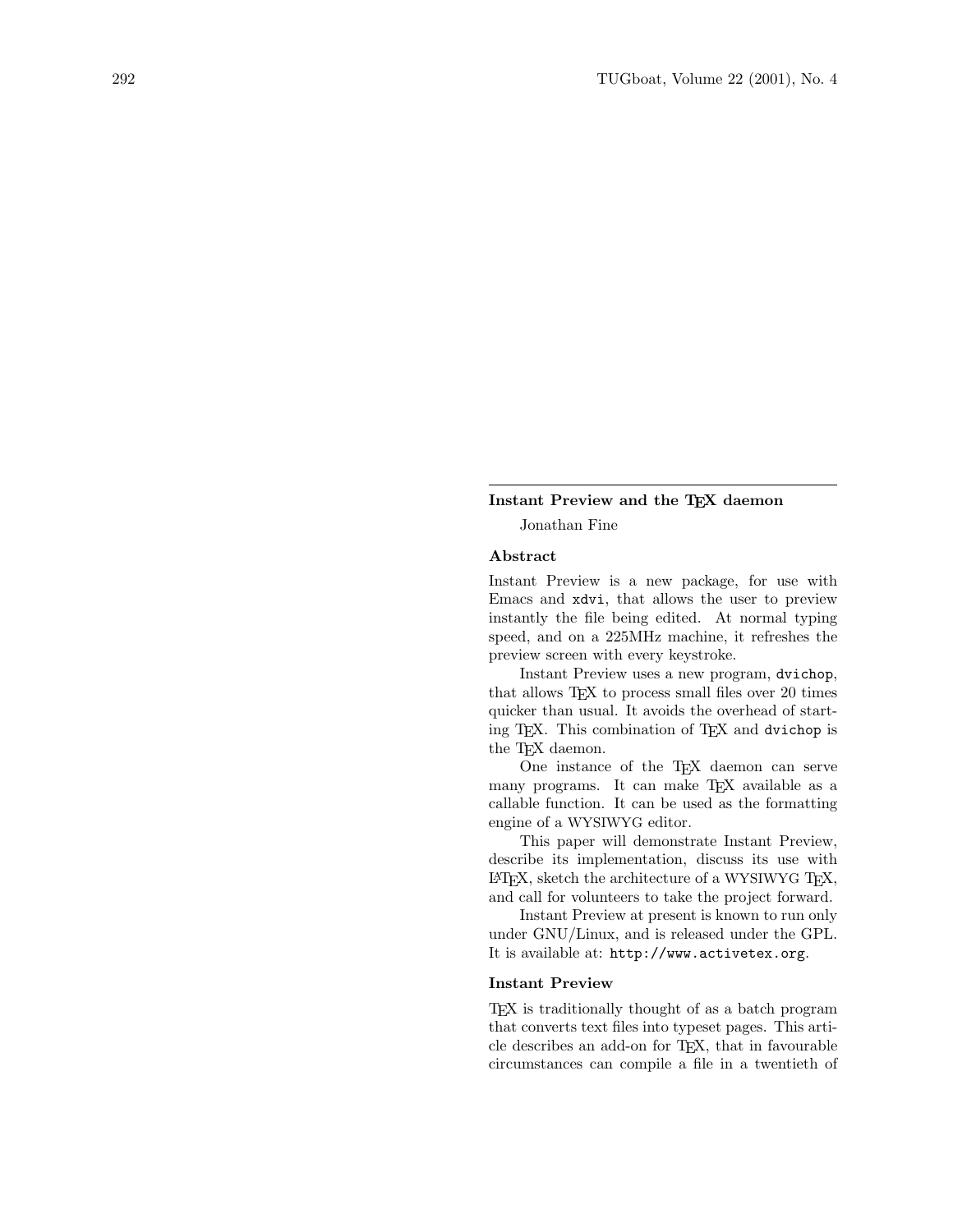

Figure 1: Screen shot of Instant Preview.

the normal time. This allows TEX to be used in interactive programs. This section describes Instant Preview. See figure 1 for a screen-shot.

Types of users Almost all users of T<sub>F</sub>X are familiar with the edit-compile-preview cycle that is part of the customary way of using TEX. Previewing is very useful. It helps avoid wasting paper, and it saves time. In the early days, it could take several seconds to compile and preview a file, and perhaps minutes to print it. Today it takes perhaps about a quarter of a second to compile and preview a file.

Many of today's newcomers to computing, and most users of WYSIWYG word processors, expect to have instant feedback, when they are editing a document. Users of T<sub>E</sub>X expect the same instant feedback, when they are editing a source file in a text editor. Because they have absorbed the meaning of the markup codes, they can usually imagine without difficulty the printed form of the document. They know when the markup is right.

Beginners tend to compile the document frequently, because they are uncertain, and wish to have the positive reinforcement of success. Instant Preview, again under favourable circumstances, can reduce to a twentieth the time take to compile and preview a file. This makes it practical to offer preview after every keystroke. Beginners will be able to see their failures and successes as they happen.

Experienced users do not need such a high level of feedback, and prefer to devote the whole screen to the document being edited. However, even experts have the same need for positive reinforcement, when they use a package that is new to them.

Modus operandi Here we describe three possible ways of using Instant Preview. At the time of writing, only the last has been implemented. We assume that the document is in the editing stage of its life cycle, or in other words the location of page breaks and the like is not of interest.

The expert needs only occasionally to preview the source document. She will select the region of interest, and ask for it to be previewed. Instant Preview here may provide a quick and convenient interface, but the operation is uncommon and so the functionality should be unobtrusive.

When doing something tricky, the user might wish to focus on a part of the document, and for this part have Instant Preview after every keystroke. The tuning of math spacing in a formula is an example. Few if any users invariably know, without looking, what tuning should be applied to a moderately complicated formula. This applies particularly to displayed equations wider than the measure,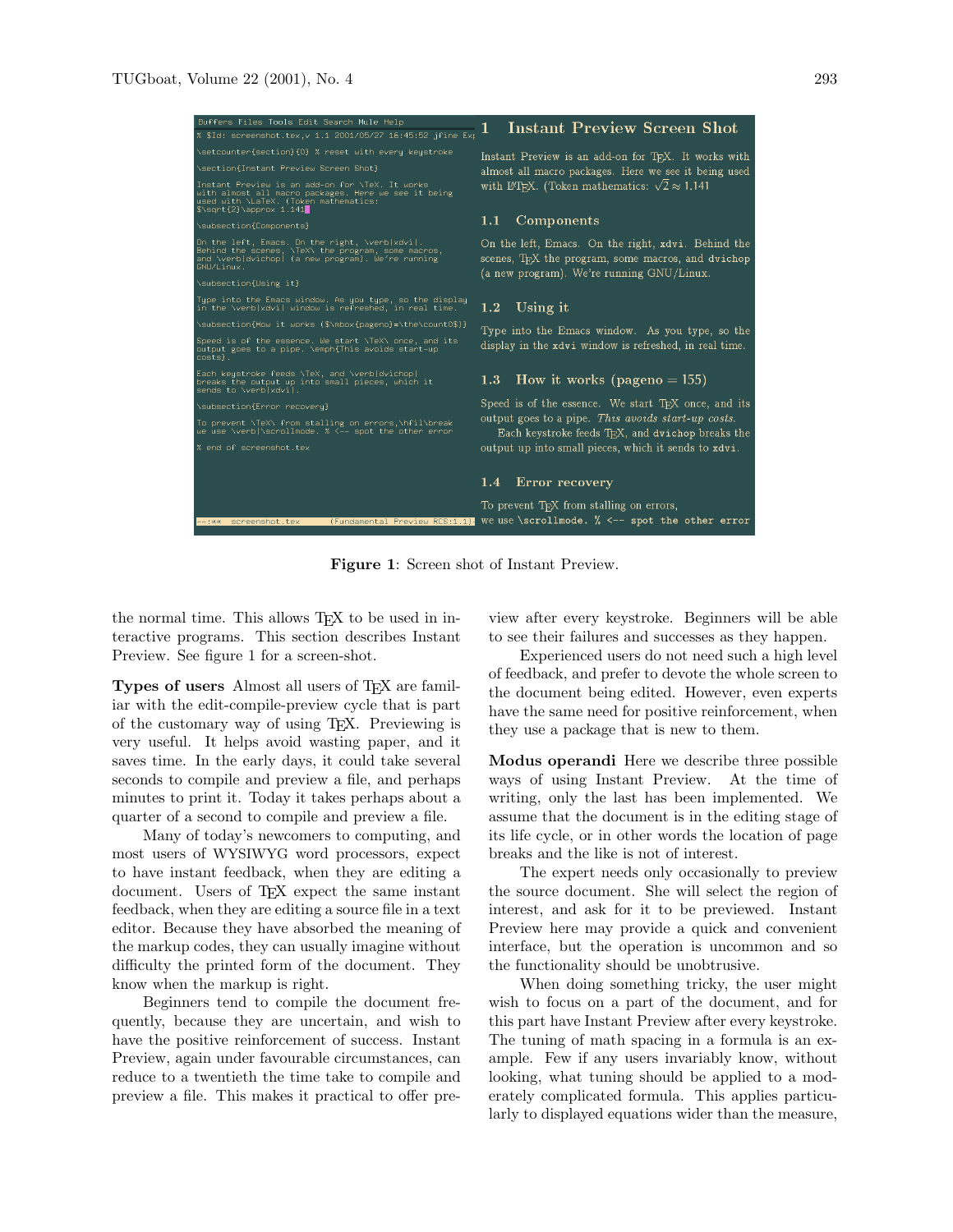multi-line equations, and commutative diagrams. It also applies to the picture environment (for which the special tool TEXcad was written).

For the beginner, everything is tricky, even straight text. The beginner hardly knows that \{}#^\_%\$ are all special characters, and that '' and '' are the way to get open and close double quotes. Even experts, who know full well the rules for spaces after control sequences, sometimes make a mistake<sup>1</sup>. The absolute beginner is likely to want Instant Preview of everything, absolutely all the time. Later, with experience, the training wheels can be removed.

Implementation Instant Preview has been implemented using Emacs and xdvi. There seems to be no reason why another editor and previewer should not be used, provided the editor is sufficiently programmable, and the previewer can be told to refresh the file it is previewing.

Instant Preview works by writing the region to be previewed, together with suitable preamble and postamble, to a special place. From there, the TEX daemon picks it up, typesets it, and writes it out as a dvi file. Once written, the previewer is told to refresh its view of the dvi file.

The main difference between the three modes is what is written out, and when. Absolute beginner mode writes out the whole buffer, after every keystroke. Confident expert mode writes out a selected region, but only on demand.

At the time of writing (mid-June 2001), only absolute beginner mode has been implemented. Further progress requires above all clear goals and Emacs programming skills.

#### The dvichop program

For interactive programs, speed is of the essence. Therefore, we will look at T<sub>EX</sub>'s performance. The author's computer has a 225MHz Cyrix CPU. So that we have a definite figure, we will say that on this machine a response time of  $1/10$  seconds is acceptable.

Typesetting story.tex There is a file, story.tex, that is part of every TEX distribution. It is described in The T<sub>E</sub>Xbook. On the author's computer, the command

time tex ./story \\end

| Mode                           | seconds |
|--------------------------------|---------|
| Console, output to /dev/null   | .492    |
| Console, output to screen      | .507    |
| X-windows, output to /dev/null | .497    |
| X-windows, output to screen    | .837    |

Table 1: Time taken to typeset story.tex 100 times

takes  $.245$  seconds to execute<sup>2</sup>. This seems to make Instant Preview impossible.

However, the command

time tex \\end

takes only .240 seconds to execute. Therefore, it takes  $TEX$  almost  $1/4$  of a second to load and exit, while typesetting the two short paragraphs in story.tex can be done about 20 times in the target time of a tenth of a second.

Thus, provided the overhead of loading (and exiting) T<sub>F</sub>X can be avoided, Instant Preview is possible.

Remarks on performance The simple tests earlier in this article show that it takes T<sub>E</sub>X about 0.005 seconds to typeset the file story.tex. This subsection gives a more precise result. It also show some of the factors that can influence apparent performance.

The file 100story.tex is as below.

```
\def\0{\input ./story }
\def\1{\0\0\0\0\0\0\0\0\0\0\0}
\def\2{\1\1\1\1\1\1\1\1\1\1\1
\2 \end
```
Table 1 gives the time taken to process this file, in the various modes. It shows that on the author's machine and in the best conditions, it takes about  $0.0025 \approx (0.492 - 0.240)/100$  seconds to process story.tex once.

Note that the time taken can be quite sensitive to the mode, particularly X-windows. We also note that using \input story (so that kpathsea looks for the file) adds about 0.025 seconds to the total time taken.

Starting T<sub>E</sub>X once The solution is to start T<sub>E</sub>X once, and use it to typeset multiple documents. Once TEX has typeset a page, it uses the \shipout command to write it to the dvi file. The new page now exists on the file system, and can be used by other programs. Actually, this is not always true.

<sup>1</sup> In the first draft, the allegedly expert author forgot that & is also special, and also that \verb cannot be used in a LATEX footnote.

 $^2$  To avoid the overhead of X-windows, this command was executed in a virtual console. The same goes for the other timing data. The input file is placed in the current directory to reduce kpathsea overheads.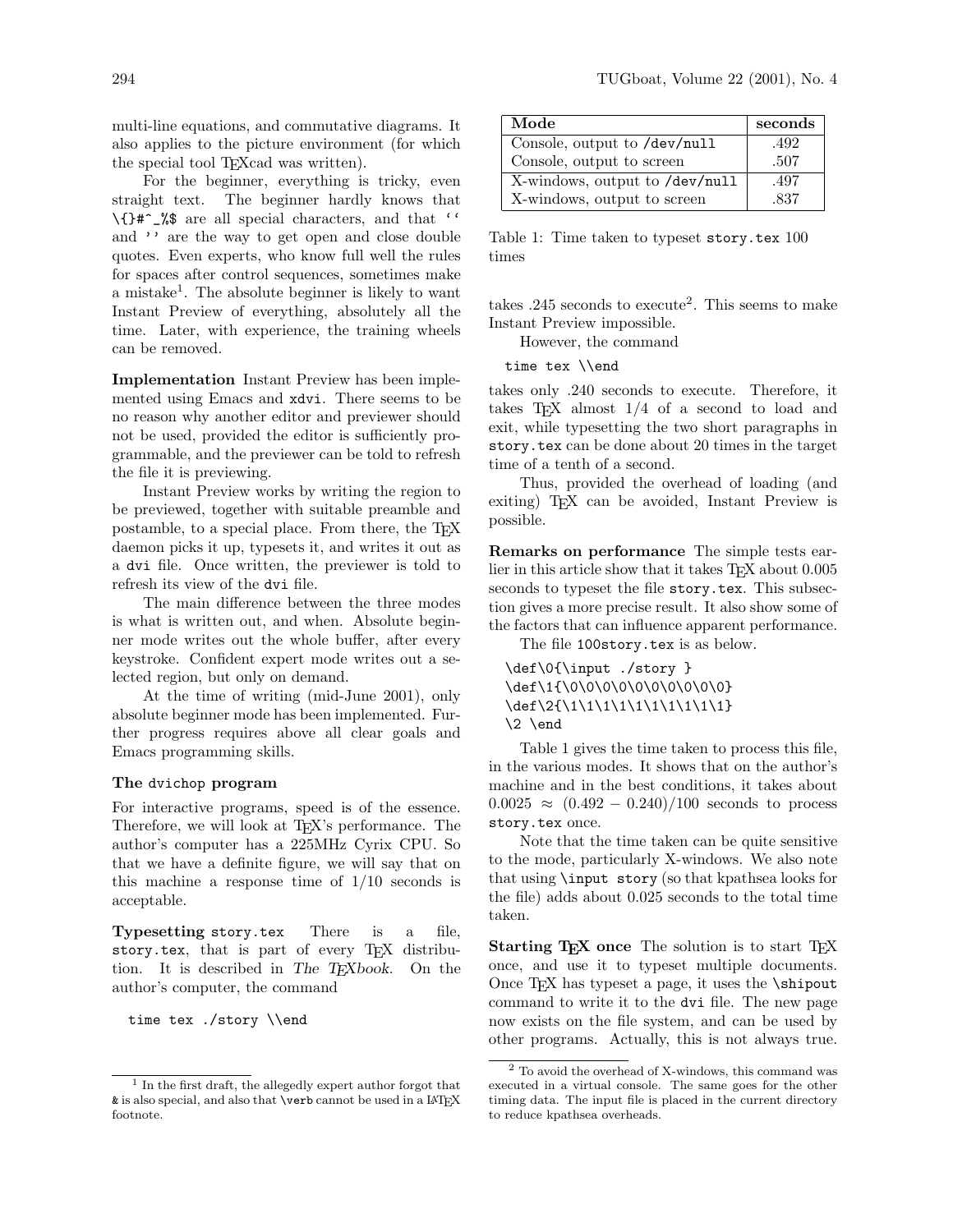To improve performance, the system dependent part of TEX usually buffers the output dvi stream. However, this can be turned off. We assume that dvi output is unbuffered.

Most dvi-reading applications are unable to process such an ill-formed dvi file. For example, most immediately seek to the end of the file, to obtain a list of fonts used. To bridge this gap, and thereby enable Instant Preview, the author wrote a utility program called dvichop.

This program takes as input a dvi file, perhaps of thousands of pages, and produces from it perhaps thousands of tiny dvi files. The little files are the ones that the previewer is asked to reload.

More exactly, dvichop looks for special marker pages in the output dvi-stream produced by TFX the program. The marker pages delimit the material that is to be written to the small dvi files. The marker pages also control where the output of dvichop is to be written, and which process is to be informed once the output page is ready.

Implementation The program dvichop is written in the C programming language. It occupies about 800 lines of code, and calls in a header file dviop.h to define the opcodes. A shell program texd starts TEX and sends its dvi output to dvichop. More exactly, TEX writes to a named pipe (a FIFO), which is then read by dvichop.

More on performance In the abstract it is claimed that  $T_{\text{F}}X$  together with dvichop is over 20 times quicker that ordinary T<sub>E</sub>X, when applied to small files. Here is some test data to support this bold claim.

Normally, dvichop is run using a pipe. To simplify matters, we will create the input stream as a ordinary file. The plain input file listed below does this. It also illustrates the interface to dvichop.

```
% 100chop.tex
\newcount\dvicount
\def\0{
\begingroup % begin chop marker page
  \global\advance\dvicount 1
  \count0\maxdimen \count1 3
  \count2 \dvicount \shipout\hbox{}
\endgroup
\input ./story % typeset the story
\begingroup % end chop marker page
  \count0\maxdimen \count1 4
  \count2 0 \shipout\hbox{}
\endgroup
}
\def\1{\0\0\0\0\0\0\0\0\0\0\0}
```
\def\2{\1\1\1\1\1\1\1\1\1\1\1}

```
\begingroup % say hello to dvichop
  \count0\maxdimen \count1 1
  \count2 1 \shipout\hbox{}
\endgroup
\2 % ask dvichop to produce 100 files
\begingroup % say goodbye to dvichop
  \count0\maxdimen \count1 2
  \count2 0 \shipout\hbox{}
\endgroup
\end
```
Typesetting story.tex 100 times in the conventional way takes approximately 24.5 seconds. Running TEX on 100chop.tex takes about 0.510 seconds. This typesets the story for us 100 times. Running dvichop on the output file 100chop.dvi takes 0.135 seconds. Its execution creates files 1.dvi through to 100.dvi that are for practical purposes identical to those obtained in the conventional way. The conventional route takes 24.5 seconds. The dvichop route took  $0.510 + 0.135 = 0.645$  seconds.

This indicates that on story.tex using dvichop is  $24.5/0.635 \approx 38$  times quicker. Some qualifying remarks are in order. In practice, using the pipeline will add overhead, but this seems to be less than 0.01 seconds. On the other hand, the present version of dvichop is not optimised.

## The TEX daemon

A this point we assume the reader has some basic familiarity with client-server architecture. A server is a program that is running more or less continually, waiting for requests from clients. Clients can come and go, but servers are expected to persist. An operating system is a classic example of a server, while an application is a client.

Thanks for the memory Normally, TFX is run as an application or client program. It is loaded into memory to do its job, it does its job, and then it exits. In the mid-1980s, when the author started using a personal computer, having more than a megabyte of memory was uncommon. T<sub>F</sub>X is uncomfortable on less than 512Kb of memory. Thus running TEX as a server would consume perhaps half of the available memory. For all but the most rabid TEX-ophile, this is clearly not an option.

Today TEX requires perhaps 2Mb of memory, and personal computers typically have at least 32Mb of memory. Letting TEX remain in memory on a more or less permanent basis, much as Emacs and other programs remain loaded even when not used, is clearly practical. However, even today, for most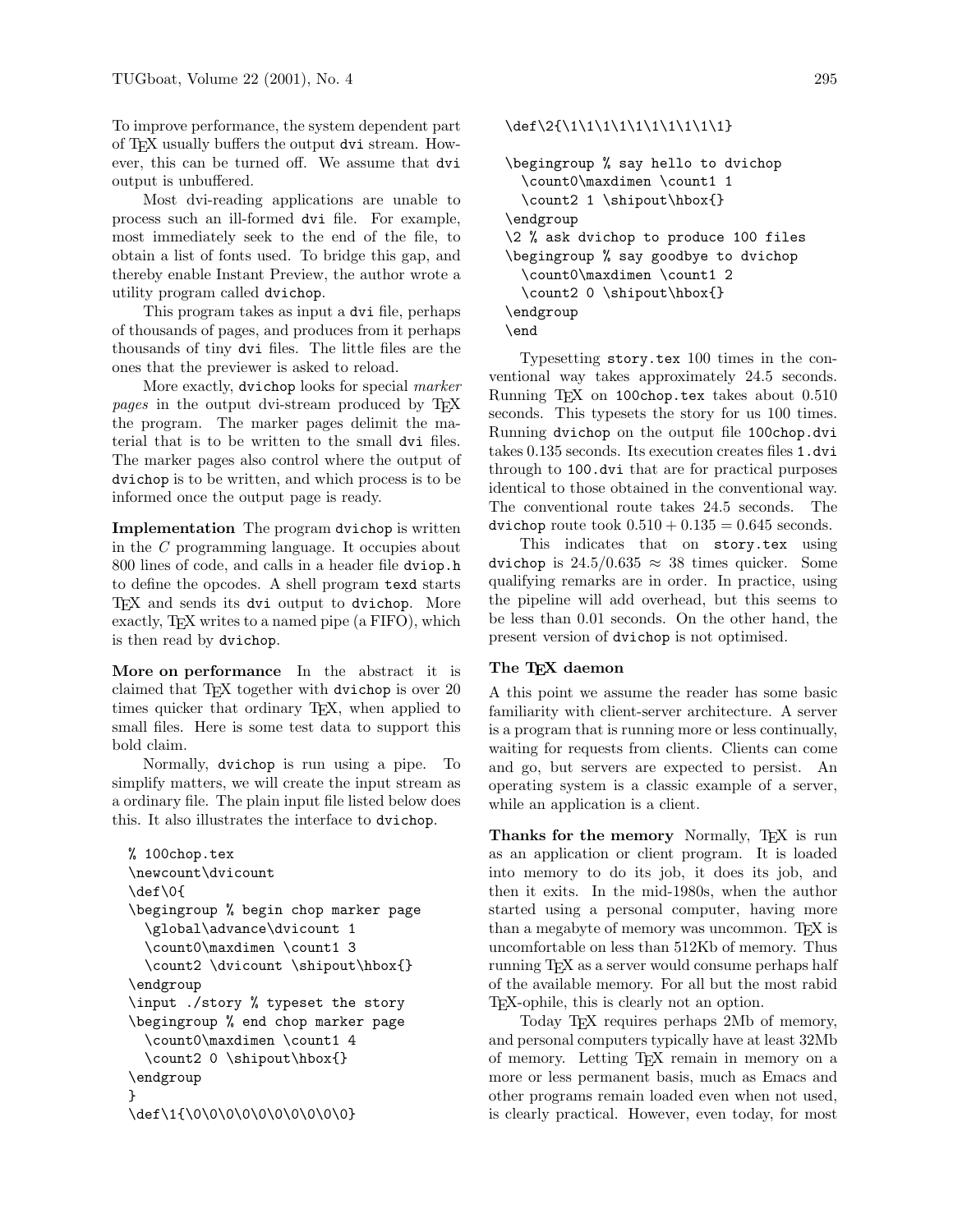users there is probably not room to have more than a handful of instances of TEX resident in memory.

Sockets The present implementation of Instant Preview uses a named pipe. Sockets provide a more reliable and flexible interface. In particular, sockets can handle contention (requests to the same server from several clients). Applications communicate to the X-server provided by X-windows by means of a socket.

Providing a socket interface to the T<sub>E</sub>X daemon will greatly increase its usefulness. The author hopes that by the end of the year he or someone else will have done this.

 $TFX$  as a callable function Over the years, many people have complained that the batch nature of TEX makes it unsuitable for today's new computing world. They have wanted T<sub>EX</sub> to be a callable function. However, to make  $T<sub>F</sub>X$  a callable function, all that is required is a suitable wrapper, that communicates with the T<sub>E</sub>X daemon.

At present the T<sub>E</sub>X daemon is capable of returning only a dvi file. To do this, it must parse the output dvi stream. Suppose, for example, that the caller wants to convert the output dvi into a bitmap, say for inclusion in an HTML page. The present set-up would result in the dvi pages being parsed twice. Although this is not expensive, compared to starting up a whole new TEX process, it is still far from optimal.

If the T<sub>EX</sub> daemon could be made to load pagehandling modules, then the calling function could then ask for the bitmap conversion module to handle the pages produced by the function call. This would be more efficient. However, as we shall soon see, premature optimisation can be a source of problems.

TEX forever An errant application does not bring down the operating system. Strange keystrokes and mouse movements do not freeze X-windows. In the same way, applications should never be able to kill the TEX daemon. To achieve this level of reliability is something of a programming problem.

One thing is clear: The application cannot be allowed to send arbitrary raw TEX to the TEX daemon. TEX is much too sensitive. All it takes is something like

# \global\let\def\undefined

and the T<sub>F</sub>X daemon will be rendered useless.

A more subtle form of this problem is when a client's call to the daemon results in an unintended, unwelcome, and not readily reversible change of state. For example, the LATFX macro \maketitle executes

### \global\let\maketitle\relax

which is an example of such a command. (Doing this frees tokens from TEX's main memory. When TEX, macros and all, is shoe-horned into 512Kb, this may be a good idea.)

**Protecting TEX** TEX can be made a callable function by providing an interface to the T<sub>E</sub>X daemon. Most applications will want an interface that is safe to use. In other words, input syntax errors are reported before they get to TEX, and it is not possible to accidentally kill the TEX daemon. To provide this, the interface must be well defined. For example, the input might be an XML-document (say as a string) together with style parameters, and the output would be say a dvi file. Alternatively, the input might be a pointer to an already parsed data structure.

In the long run, this interface is probably best implemented using compiled code, rather than TEX macros. Once a function is used to translate source document into TEX input, there is far less need for developers to write complicated macros whose main purpose is to provide users with a comfortable input syntax. Instead, the interface function can do this.

When carried out in a systematic manner, this will remove the problem that in general LAT<sub>EX</sub> is the only program that can understand a LATEX input file. The same holds for other T<sub>F</sub>X macros formats, of course. Note that Don Knuth's WEAVE (part of his literate programming system) is similarly compiled code that avoids the need to write complicated TEX macros.

# Visual TEX

This article uses the term visual T<sub>EX</sub> to mean programs and other resources that allow the user to interact with a document through a formatted representation, typically a previewed dvi file. We use it in preference to WYSIWYG (what you see is what you get) for two reasons. The first is today many documents are formatted only for screen, and never get printed. Help files and web pages are examples of this. The second is that even when editing a document for print, the user may prefer a representation that is not WYSIWYG.

In most cases the author will benefit from interacting with a suitably formatted view of the underlying document. The benefits of readability and use of space that typesetting provides in print also manifest on the screen. But to insist on WYSIWYG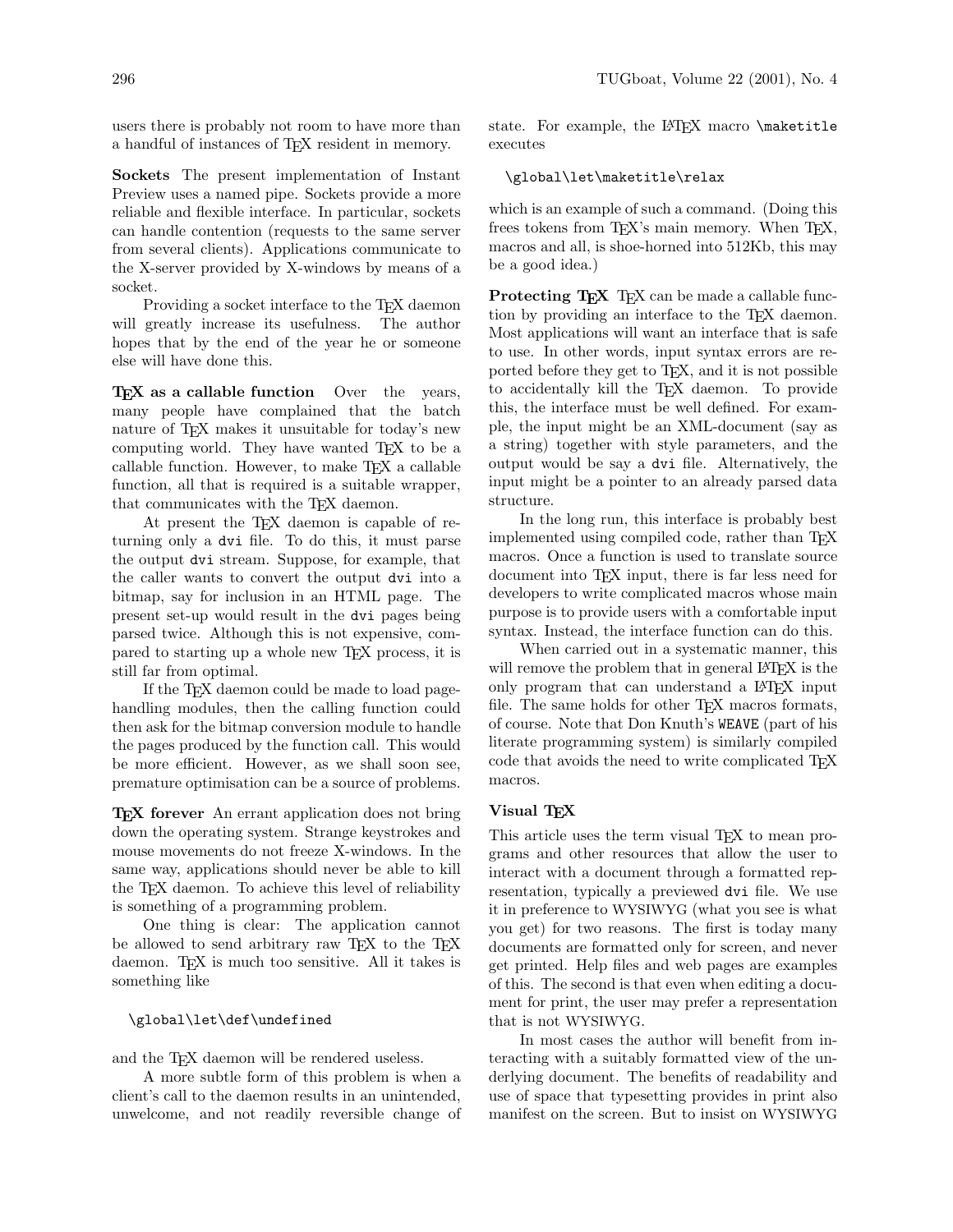is to ignore the differences between the two media. Hence our use of the term Visual T<sub>E</sub>X.

Whatever term is used, the technical problems are much the same, which is how to enable user interaction with the dvi file.

Richer dvi files In Visual TEX, the resulting dvi file is a view on the underlying document. For it to be possible to edit the document through the view, the view must allow the access to the underlying document. Editing changes applied to the view, such as insertion and deletion, can then be applied to the document.

Placing large numbers of **\special** commands in the dvi file is probably the best (and perhaps the only) way to make this work. Doing this is the responsibility of the macro package (here taken to include the input filter function described in the previous section). It is unlikely that any existing macro package, used in its intended manner, will support the generation of such enriched dvi files. The author's Active TEX macro package[2] is designed to allow this.

Better dvi previewers Most dvi previewers convert the dvi into a graphics file, such as a bitmap. Some retain information about the font and position of each glyph. A text editor or word processor has a cursor (called point in Emacs), and by moving the cursor text can be marked. This is a basic property of such programs. So far as the author knows, no dvi previewer allows such marking of text.

Further reading This section is based on the author's article [1].

The Lyx editor for L<sup>AT</sup>F<sub>X</sub> adopts a visual approach to the generation of files that can be typeset using LATEX. It does not support WYSIWYG interaction. Understanding the capabilities and limitations of Lyx is probably a good way to learn more about this area.

### The next steps

This section discusses some of the opportunities and problems in this general area, likely to present themselves over the next year or two.

Applications Two areas are likely to be the focus of development in the next year or so. The first is the refinement of Instant Preview, as a tool for use with existing TEX formats. Part of this is the creation of material for interactive (La)TEX training. Instant Preview provides an attractive showcase for the abilities of TEX and its various macro packages.

The second is T<sub>E</sub>X as a callable function. This is required for Visual TEX. One of the important missing components are libraries that allow rich interaction with dvi files. This will lay the foundation for T<sub>F</sub>X being embedded in desktop applications.

Licence The work described this article is at present released under the General Public Licence of the Free Software Foundation (the GPL). Roughly speaking, this means that any derived work that contains say the author's implementation of the TEX daemon must also be released under the GPL.

However, the T<sub>E</sub>X daemon is the basis for T<sub>E</sub>X as a callable function, and for good reason library functions are usually released under the Lesser (or Library) General Public Licence (the LGPL), or something similar. This means that the library as is can be linked into proprietary programs, but that any enhancement to the library must be released under the LGPL.

Porting T<sub>F</sub>X runs on almost all computers, and where it runs, it gives essentially identical results. The same applies, of course, to T<sub>EX</sub> macros. By and large, it is desirable that the tools used with TEX run can be made to run identically on all platforms. This is not to say that the special features of any particular platform should be ignored. Nor is it to say that advances (such as Instant Preview itself) should not first manifest on a more suitable platform.

Cross-platform portability is one of the great strengths of T<sub>F</sub>X. What is desirable is that programs that run with TEX have a similar portability. Many people cannot freely choose their computing platform. If T<sub>F</sub>X and friends are available everywhere, this make T<sub>E</sub>X a more attractive choice.

In the 1980s, in the early days of T<sub>E</sub>X, many pioneers ported TEX to diverse platforms. This work established deep roots that even today continue to nourish the community. Although Instant Preview, even when fully developed, is not on the same scale as TEX, it being ported will similarly nourish the community.

TEX macros Visual TEX requires a stable TEX daemon, which in turn will require a macro package (or a pre-loaded format). This new use of  $T_F X$  places new demands on the macros. Here, we include in macros any input filter functions used to protect the TEX daemon from errant applications.

These new demands include protection against change of state, reporting and recovery from errors, ability to typeset document fragments, support for rich dvi file, and the ability for a single daemon